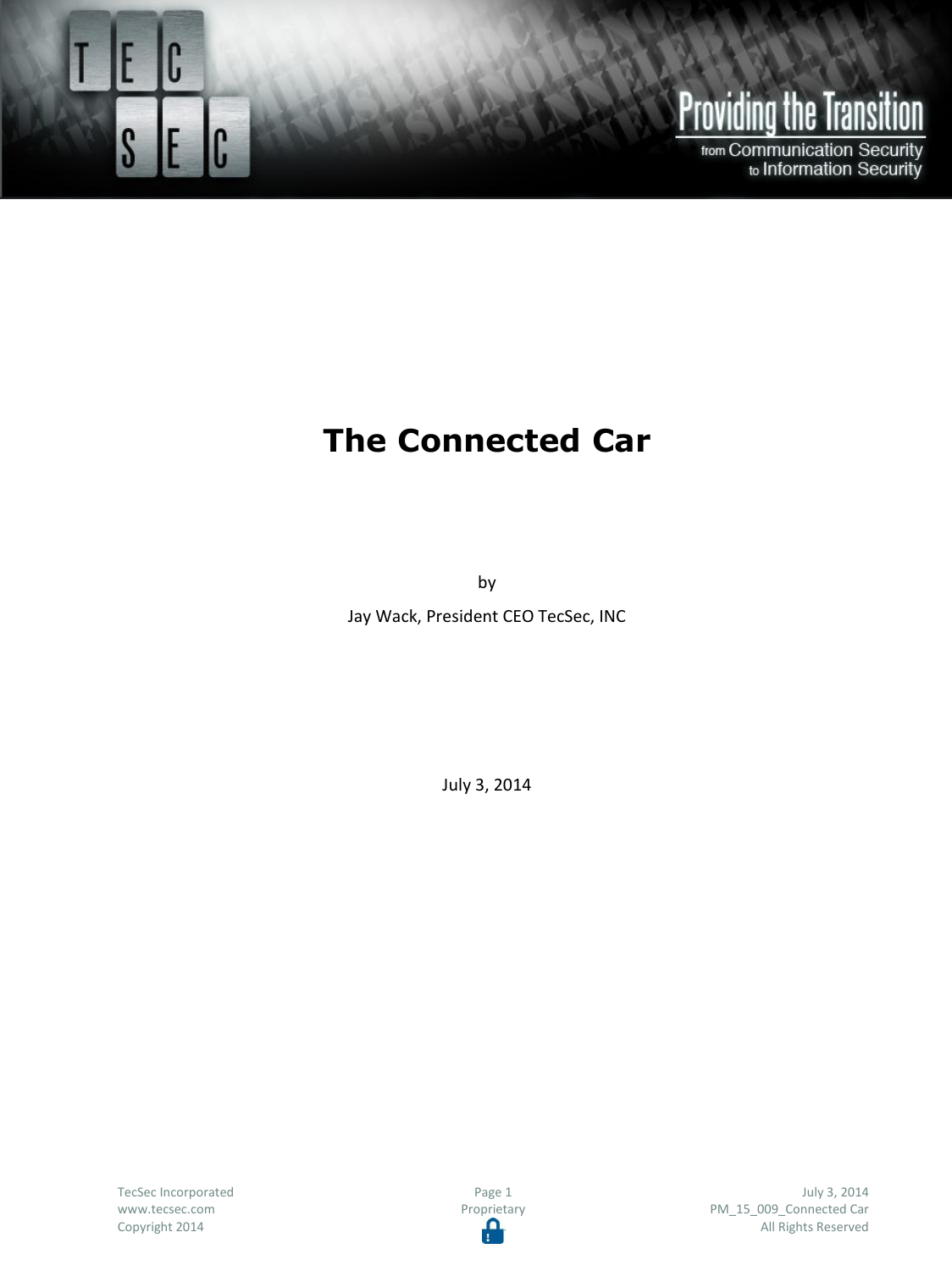## **Introduction**

Today's cars are so complex electronically that they're perhaps best thought of as mobile computer networks. The cars of tomorrow—which are already starting to appear today—will be increasingly connected—to the Internet, to each other, and to roadside wireless infrastructure.

## **DEDICATED SHORT RANGE COMMUNICATIONS (DSHC) VEHICLES**

The U.S. Department of Transportation (DOT) has designated IEEE 802.11p as the basis for Dedicated Short Range Communications (DSRC), by which a vehicle can communicate with other vehicles and roadside infrastructure. DSRC enables cooperative cruise control—cruising as part of a pack on the freeway—as well as collision avoidance, electronic road pricing and toll collection, electronic parking payment, and even braking for a red light that you may not have noticed. Beyond paying for tolls and parking, DSRC could turn your car into a 4-wheeled wallet, enabling you to drive through your favorite fast-food or coffee outlet without having to dig out your credit card.

In order to provide all the functionality in your car of your smart phone—including navigation, communication, multimedia, gaming, and location-based services ("Where's the nearest Italian restaurant?")—the average new car may have as much as a mile of wiring inside and contain over a hundred separate electronic control units (ECUs) that communicate over a variety of networks and buses. Add to that all the cool functionality that DSRC can enable and the system gets exceedingly complex.

The very complexity of in-vehicle infotainment (IVI) systems raise serious security issues, since you're connecting systems containing consumer-grade security with mission-critical systems that control the operation of the vehicle.

One weak point is the Controller Area Network (CAN) bus, over which the various ECUs communicate. While devices on the bus may be secure, the bus is not—which means the system as a whole is not. CAN is a message-based protocol with no built-in security features.

A couple of years ago the Center for Automotive Embedded Systems Security (CAESS) demonstrated the fragility of the underlying system structure. They connected a packet sniffer to the On-Board Diagnostics II (OBD-II) port to analyze CAN bus traffic. Using a wireless link they were then able to use that information to start and stop the car, race the engine, lock individual brakes, unlock the doors, and pretty much control the entire car.

Taking their hacking to the next level the CAESS team was then able to take over control of a vehicle remotely through its telematics system. They demonstrated that it's possible to hack a car with malware inserted into an MP3 player or transmitted over a Wi-Fi connection. Devices relying on an 802.11p wireless connection may be particularly vulnerable.

When you're mixing consumer-grade applications and you want security, you're always going to have maliciousness or just software that doesn't work the way it's supposed to, however, this is not just a matter of security; there is also privacy to consider. As pointed out above, the broad connectivity of cars potentially gives manufacturers access to data we may consider to be private, whether that's our music and navigation data or more personally, our location, family information and potentially other sensitive information. So the physical loss of the car could in fact be coupled with the loss of personal privacy.

TecSec Incorporated www.tecsec.com Copyright 2014